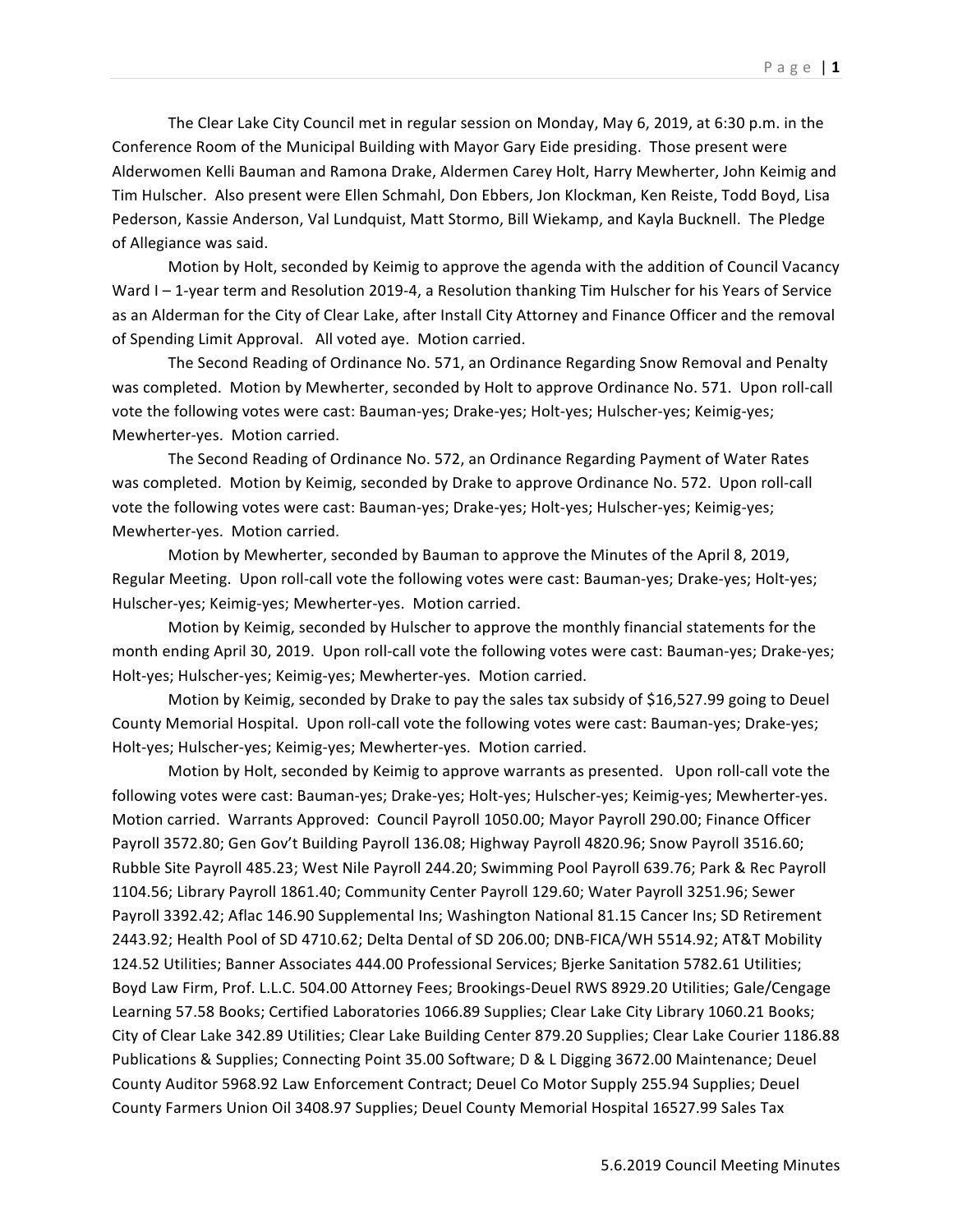Subsidy; Department of Health 415.00 Maintenance; Equipment Blades Inc. 643.67 Supplies; First Bank & Trust 495.11 Supplies & Travel; H-D Electric Coop, Inc 171.09 Utilities; Heiman Fire Equipment Inc 176.25 Maintenance; Hillyard/Sioux Falls 488.63 Supplies; In The Swim 3534.01 Supplies; ITC Telecom 516.17 Utilities; Melissa Kloos 200.00 CC Deposit Refund; Gene May 200.00 CC Deposit Refund; Maynard's Food 26.60 Supplies; Menards 614.02 Supplies; Milbank Winwater Works 1843.45 Supplies; Northern Conn-Agg LLP 1408.71 Supplies; Northwestern Energy 936.92 Utilities; Office Peeps 105.26 Supplies; One Office Solution 160.80 Supplies; Ottertail Power Co 3797.46 Utilities; Norman Ragels 78.75 WM Deposit Refund; Ramkota Hotel - Pierre 112.00 Travel Expense; South Dakota One Call 4.20 One Call's; SD State Treasurer (SD DOR) 899.06 Sales & Use Tax; South Dakota Municipal League 25.00 Training; Steve Rhody Services 38.00 Maintenance; State Flag Account 187.20 Supplies; The Library Store Inc 82.62 Supplies; Productivity Plus Account 290.46 Supplies; United States Dept of Ag 6107.00 Loan Payment; Van Diest Supply Company 1228.40 Supplies; Raymond Van Liere 153.12 Travel Expense; Winsupply Commercial Charge 218.15 Supplies.

Motion by Holt, seconded by Mewherter to adjourn as 2018-2019 Council. All voted aye. Motion carried.

Convened as 2019-2020 Council. John Keimig took his Oath of Office for Alderman in Ward II for a 3 year term, Carey Holt took his Oath of Office for Alderman in Ward I for a 3 year term, Kelli Bauman took her Oath of Office for Alderwoman in Ward II for a 1 year appointment, and Gary Eide took his Oath of Office for Mayor for a 3 year term. Todd Boyd took his Oath of Office for City Attorney and Mary Ellen Schmahl took her Oath of Office for Finance Officer.

Mayor Gary Eide appointed Jon Klockman for the vacancy in Ward I. Motion by Holt, seconded by Mewherter to accept the appointment of Jon Klockman. Upon roll-call vote the following votes were cast: Bauman-yes; Drake-yes; Holt-yes; Keimig-yes; Mewherter-yes. Motion carried.

Resolution 2019-4, a Resolution thanking Tim Hulscher for his years of service as an Alderman for the City of Clear Lake was read and presented to Tim. Motion by Holt, seconded by Keimig to approve Resolution 2019-4. Upon roll-call vote the following votes were cast: Bauman-yes; Drake-yes; Holt-yes; Keimig-yes; Klockman-yes; Mewherter-yes. Motion carried.

Holt nominated John Keimig for President. Motion by Mewherter, seconded by Drake that nominations cease and cast a unanimous ballot for John Keimig. All voted aye. Motion carried.

Bauman nominated Harry Mewherter for Vice-President. Motion by Holt, seconded by Drake that nominations cease and cast a unanimous ballot for Harry Mewherter. All voted aye. Motion carried.

Motion by Mewherter, seconded by Klockman to accept the committee appointments recommended by Mary Eide. All voted aye. Motion carried. City Facilities and Equipment Committee -Jon Klockman, Harry Mewherter, and Ramona Drake. City Policies Committee - Jon Klockman, John Keimig, Harry Mewherter, Don Ebbers, Ellen Schmahl and appropriate inside staff. City Finance Committee - Carey Holt, Ramona Drake, and Harry Mewherter. City Services Committee - Kelli Bauman, Jon Klockman, Carey Holt, Don Ebbers and appropriate outside staff. City Planning Commission - Val Lundquist (Building Inspector), Ramona Drake, John Keimig, Kelli Bauman, Don Ebbers and Ellen Schmahl. City Personnel Committee - Carey Holt, John Keimig, and Kelli Bauman. Library Board - Carol Olson, President, Judy Bartling, Clarice Uckert, Lark Kelley, Deanna Anderson and Kelli Bauman, Council Representative. Board of Adjustment - All City Council Members. City Attorney - Todd Boyd. City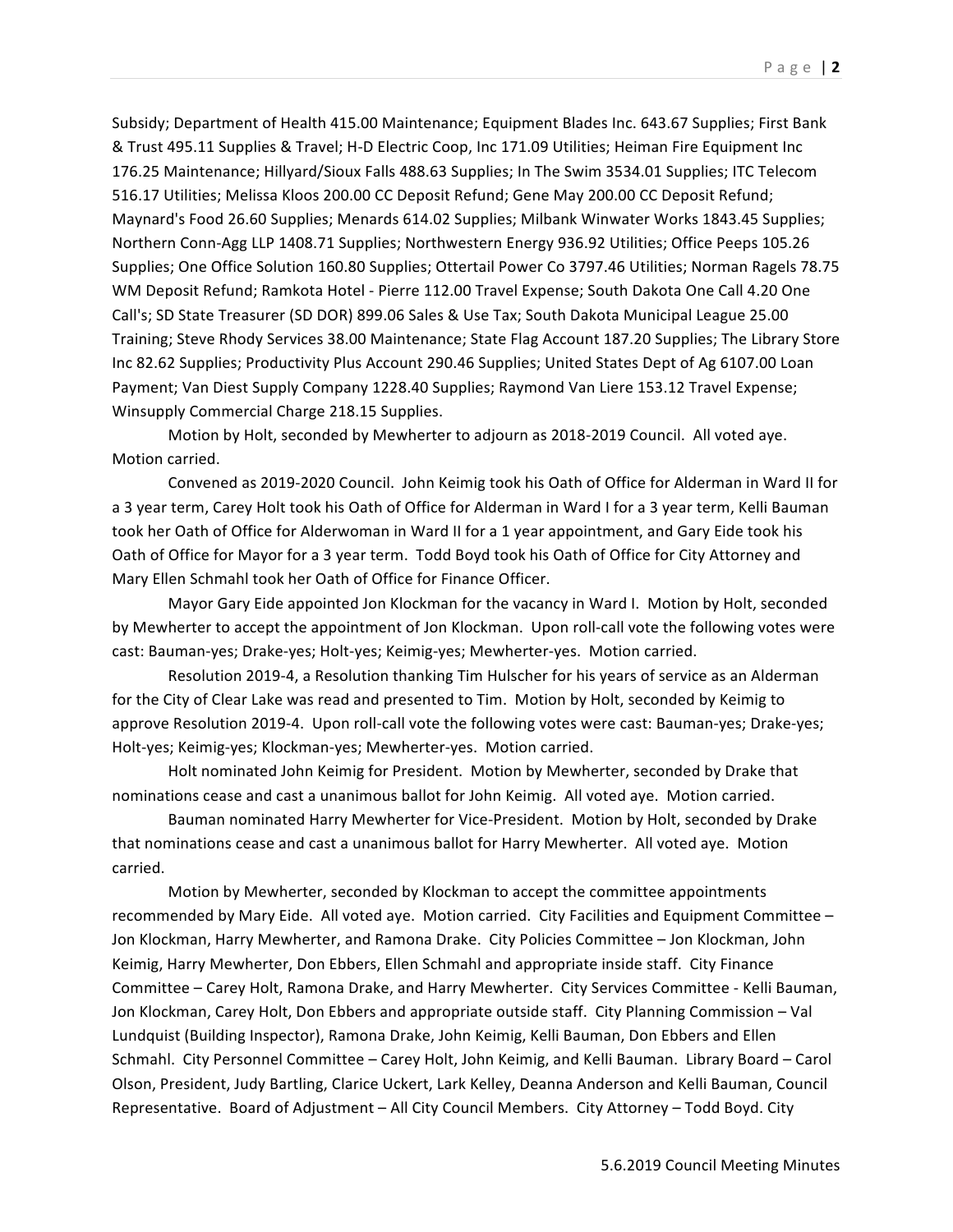Finance Officer – Ellen Schmahl. City Superintendent of Public Works – Don Ebbers. Health Officer – Designee of Deuel County Memorial Hospital. HRC Board - Stuart Almos, Ken Reiste, Nancy Barondeau, Jeanne Timmons and Lisa Lundberg. Summer Rec Board - Mary Schake, Larisa Harmon, Casey Severson, Ashley Meyer, Danielle Haas & Jullie McDermott.

Motion by Holt, seconded by Keimig to approve the consent agenda as follows: Building Permits: Approved: Melissa Carpenter, 106  $5^{th}$  St W – curb & gutter, Julie Newberg, 108  $5^{th}$  St W – curb & gutter, Derek & Vicki Benck, 1008  $7^{th}$  St W – concrete driveway, Arnold Lounsberg, 104 6<sup>th</sup> St W – steel shed, Denied: Dave Bartling, 811 Golfview Drive - storage shed; Delinquent Water Bills; Budget Training, July 11, 2019, Sioux Falls, SD – Ellen attending. Approvals of permits are subject to the condition that they are in accordance with all building codes and ordinances of the City. Upon roll-call vote the following votes were cast: Bauman-yes; Drake-yes; Holt-yes; Keimig-yes; Klockman-yes; Mewherter-yes. Motion carried.

No one appeared for public voice.

Motion by Holt, seconded by Bauman to convene jointly as the City Council and Planning Commission for a public hearing to recommend Ordinance No. 573. All voted aye. Motion carried. Motion by Drake, seconded by Mewherter to recommend Ordinance No. 573. Upon roll-call vote the following votes were cast: Bauman-yes; Drake-yes; Holt-yes; Keimig-yes; Klockman-yes; Mewherter-yes. Motion carried. The First Reading of Ordinance No. 573, an Ordinance Amending Ordinance No. 500, Regarding Permitted Uses in C-2 Highway Commercial District was completed. Motion by Keimig, seconded by Holt to adjourn as the Planning Commission and reconvene as Regular Council. All voted aye. Motion carried.

Motion by Bauman, seconded by Mewherter to convene as the Board of Adjustment. All voted aye. Motion carried.

A public hearing was held for Kassandra Andersen who applied for a conditional use permit for a dog grooming business in her home at 606  $4<sup>th</sup>$  St. W. Motion by Drake, seconded by Bauman to approve the conditional use permit. Upon roll-call vote the following votes were cast: Bauman-yes; Drake-yes; Holt-yes; Keimig-yes; Klockman-yes; Mewherter-yes. Motion carried.

The Zoning Official, Val Lundquist, met with the Council to discuss the building of a private storage shed at 402  $5<sup>th</sup>$  St E. The property is currently zoned Ag and will need to be rezoned to R2 in order for a private storage shed to be built.

Motion by Keimig, seconded by Holt to adjourn as the Board of Adjustment and reconvene as Regular Council. All voted aye. Motion carried.

Bill Wiekamp, representing Deuel County Charities, met with the Council and asked to have the fee for the Community Center waived or reduced for the Cancer Walk which will be held August 18, 2019, and also requested to have 3<sup>rd</sup> Street W blocked off between 3<sup>rd</sup> Ave S and 2<sup>nd</sup> Ave S for the cancer survivor walk. Motion by Holt, seconded by Mewherter to waive the Community Center fee for the Cancer Walk. Upon roll-call vote the following votes were cast: Bauman-yes; Drake-yes; Holt-yes; Keimig-no; Klockman-yes; Mewherter-yes. Motion carried. Motion by Mewherter, seconded by Drake to allow  $3^{rd}$  Street W to be blocked off between  $3^{rd}$  Ave S and  $2^{nd}$  Ave S for the cancer survivor walk. Upon roll-call vote the following votes were cast: Bauman-yes; Drake-yes; Holt-yes; Keimig-yes; Klockman-yes; Mewherter-yes. Motion carried.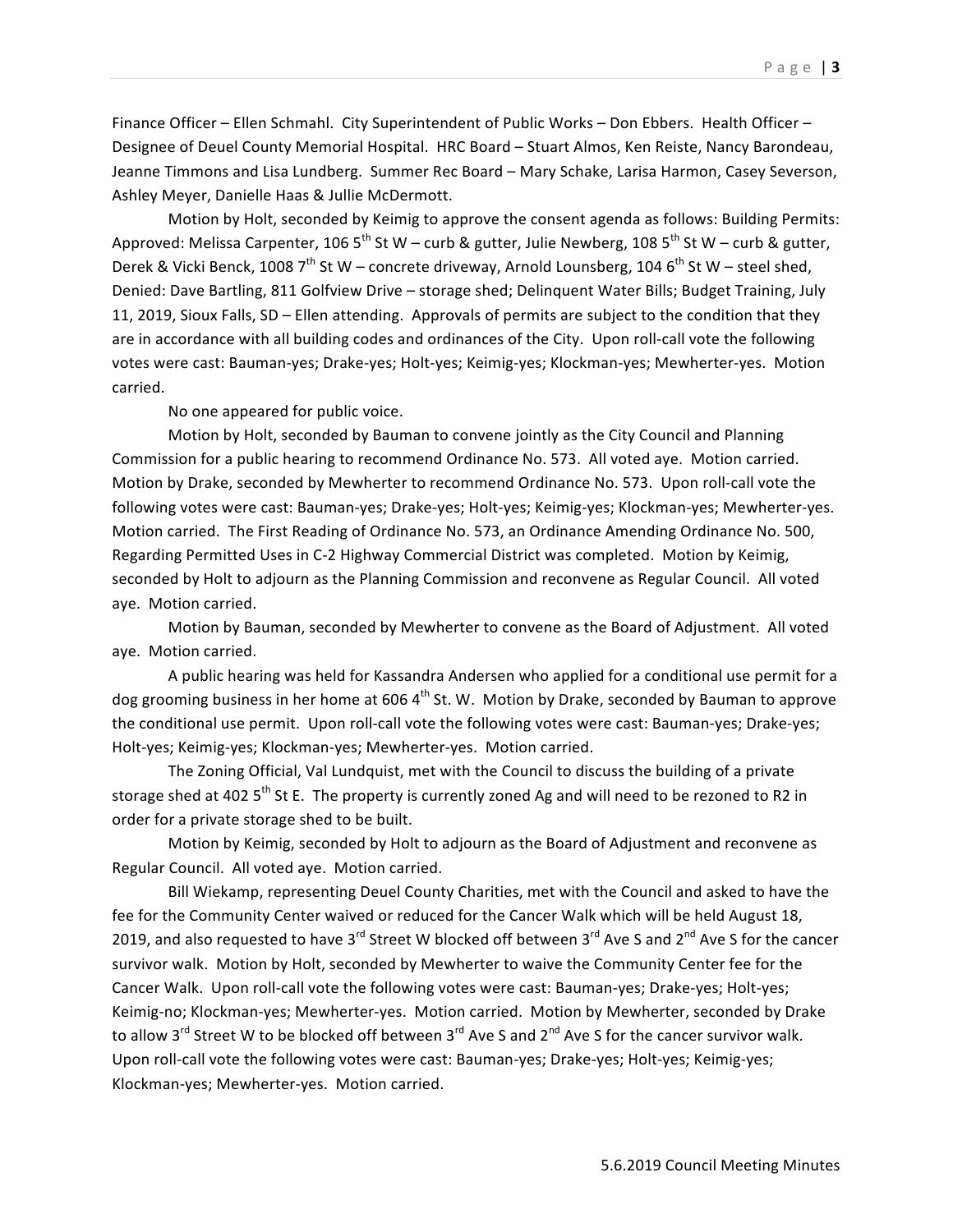Mat Stormo, representing the Deuel County Good Samaritan Society, asked to utilize the road from the fair grounds to Ulven Park on Saturday, June  $8^{th}$  from approximately 9:00 a.m. to 11:00 a.m. for their annual run/walk. Motion by Mewherter, seconded by Klockman to allow the Deuel County Good Samaritan Society to utilize the road between the fair grounds and Ulven Park for their walk/run on Saturday, June  $8^{th}$ . Upon roll-call vote the following votes were cast: Bauman-yes; Drake-yes; Holt-yes; Keimig-yes; Klockman-yes; Mewherter-yes. Motion carried.

Kayla Bucknell, representing the Chamber's Thursday's on Third committee, met with the Council with some requests for the Thursday's on Third events to be held June 13, July 11, and August 15, 2019. Main street businesses will be open those evenings until 8:00 p.m. and movies will be shown in the Community Center for the children. Motion by Keimig, seconded by Bauman to allow 2<sup>nd</sup> Street W to be closed off from 3<sup>rd</sup> Ave S to 4<sup>th</sup> Ave S along with the City parking lot on the S side of 2<sup>nd</sup> Street W for the events. Upon roll-call vote the following votes were cast: Bauman-yes; Drake-yes; Holt-yes; Keimig-yes; Klockman-yes; Mewherter-yes. Motion carried. Motion by Holt, seconded by Drake to allow the Municipal Building to be used for restrooms during the events. Upon roll-call vote the following votes were cast: Bauman-yes; Drake-yes; Holt-yes; Keimig-yes; Klockman-yes; Mewherter-yes. Motion carried. Motion by Mewherter, seconded by Holt to allow the City picnic tables and barricades to be used for the events. Upon roll-call vote the following votes were cast: Bauman-yes; Drake-yes; Holt-yes; Keimig-yes; Klockman-yes; Mewherter-yes. Motion carried. Motion by Holt, seconded by Mewherter to grant a special events license to Pederberg's for June 13, 2019, for the City parking lot and  $2^{nd}$  Street W from  $3^{rd}$  Ave S to  $4^{th}$  Ave S. Upon roll-call vote the following votes were cast: Bauman-yes; Drake-yes; Holt-yes; Keimig-yes; Klockman-yes; Mewherter-yes. Motion carried. Temporary One-Day Permits are subject to all paperwork being signed and submitted to the Finance Officer and that the applicants provide the city with proof of liability insurance for the event. Motion by Drake, seconded by Bauman to allow peddler's permits to be purchased for \$5.00 for the three Thursday's on Third events. Upon roll-call vote the following votes were cast: Bauman-yes; Drake-yes; Holt-yes; Keimig-yes; Klockman-yes; Mewherter-yes. Motion carried.

Motion by Mewherter, seconded by Holt to approve the 2019 swimming pool employees as follows. Lifeguards are contingent on successful completion of certified lifeguard training. Lisa Pederson, Manager - \$12.50/hr.; Billie Jo Giesel, Assistant Manager - \$11.50/hr.; Madysen Brewer -\$10.25/hr.; Kenzie Hamann - \$11.00/hr.; Annabelle Hawley - \$10.00/hr.; Carter Hoffman - \$10.50/hr.; Camille Hofland - \$10.25/hr.; Mackenzie Kasten - \$11.50/hr.; Brady Knight - 10.25/hr.; Tanner Preheim -\$10.00/hr.; Owen Quail - \$10.00/hr.; Sarah Ronne - \$10.50/hr. Upon roll-call vote the following votes were cast: Bauman-yes; Drake-yes; Holt-yes; Keimig-yes; Klockman-yes; Mewherter-yes. Motion carried. 

Motion by Holt, seconded by Mewherter to approve the 2019 summer rec employees as follows. Art - Alysha Hamann - \$11.10/hr., Larisa Harmon - \$9.10/hr.; Basketball - Jon Peterreins -\$11.10/hr., Tanner Preheim - \$9.10/hr., Gavin Benck - \$9.10/hr.; Flag Football - Kris Ulmer - \$11.10/hr., Gavin Benck - \$9.10/hr.; Golf - Hannah Swenson - \$11.10; Kids Cooking - Emily Krause - \$11.10/hr., Becky Krause - \$9.10/hr.; Kickball/Dodgeball - Kris Ulmer - \$11.10/hr., Gavin Benck - \$9.10/hr.; Sewing -Deb Lessman - Volunteer; Cheer - Kenzie Hamann - \$10.10/hr., Carly Monnier - \$10.10/hr.; Volleyball -Ashley Meyer - \$10.10/hr., Savannah Redlin - \$10.10/hr.; Wood Crafts - Larisa Harmon - \$11.10/hr., Alysha Hamann - \$9.10/hr.; T-Ball - Rachael Baer - Red Team - \$11.10/hr., Hannah Reichling - Black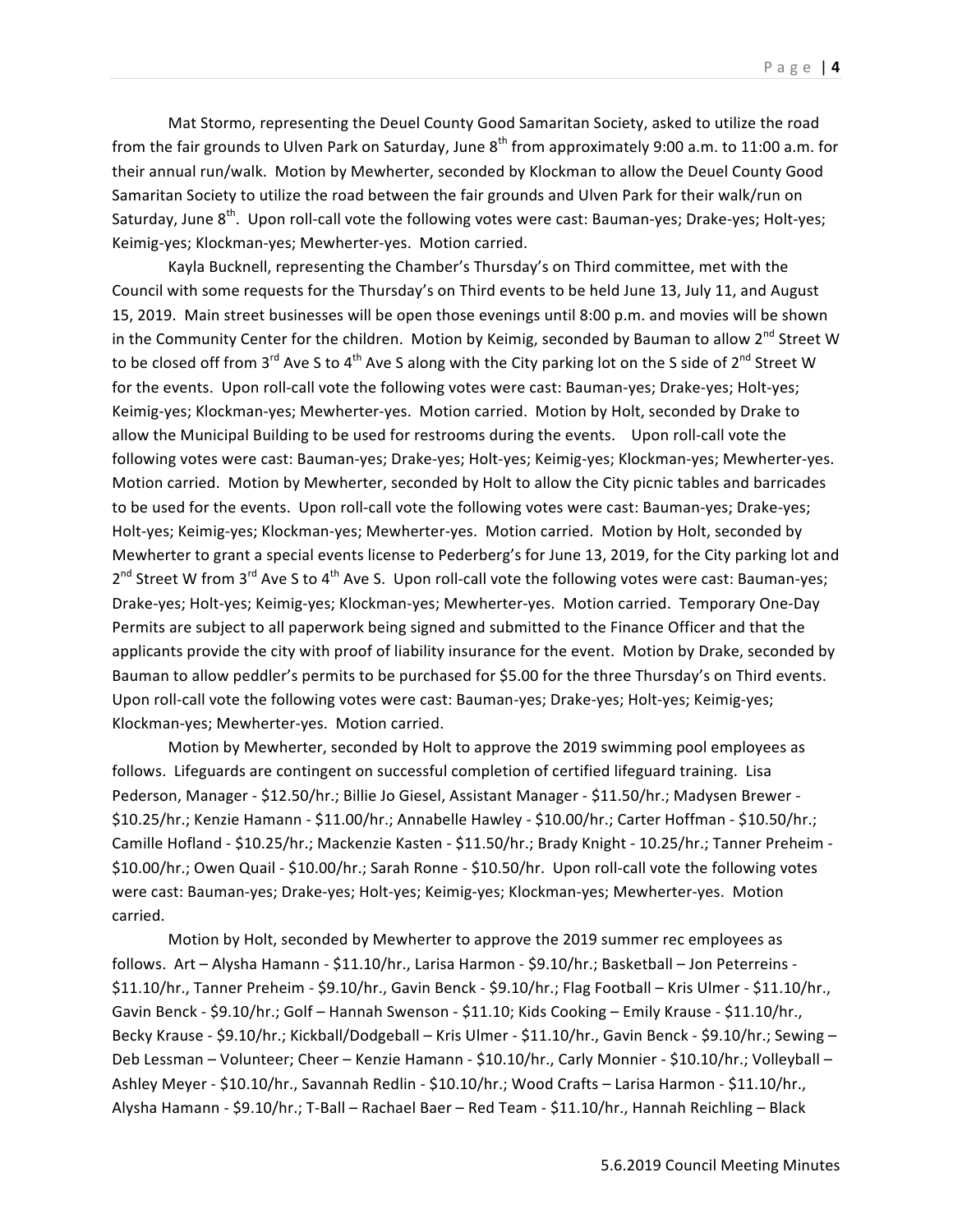Team - \$11.10/hr.; College - Kris Ulmer - \$11.10/hr., Blake Hagberg \$9.10/hr.; Minors - Josh Kloos -\$11.10/hr., Blake Hagberg – \$9.10/hr.; Majors – Jon Peterreins - \$11.10/hr., Roger Schmaltz - \$9.10/hr., Kris Ulmer - \$9.10/hr.; 8U Softball - Rachel Baer - \$11.10/hr., Matt Borg - \$9.10/hr., Amber Peterreins -\$9.10/hr.; 10U Softball - Jill Kreger - \$11.10/hr., Jaydyn TeGantvoort - \$9.10/hr.; 12U Softball - Danielle Schiernbeck - \$10.10/hr., Jenny Hourigan - \$10.10/hr.; 14U Softball – Larisa Harmon - \$11.10/hr., Roger Schmaltz - \$9.10/hr., Katie Evenson - \$9.10/hr.; Concession Stand - Emily Krause - \$11.10/hr. Upon rollcall vote the following votes were cast: Bauman-yes; Drake-yes; Holt-yes; Keimig-yes; Klockman-yes; Mewherter-yes. Motion carried.

Lisa Pederson, representing the Clear Lake Chamber of Commerce, met with the Council to request approval of the Rodeo parade route, utilizing a portion of  $3^{rd}$  Avenue (Main Street), for the Rodeo parade on June 29, 2019 and to have a City representative sign the detour application for the South Dakota Department of Transportation. Motion by Mewherter, seconded by Drake to approve the Rodeo parade route and authorize the Mayor to sign the SD DOT detour application. Upon roll-call vote the following votes were cast: Bauman-yes; Drake-yes; Holt-yes; Keimig-yes; Klockman-yes; Mewherteryes. Motion carried.

Pool Manager Lisa Pederson reported that swimming pool lesson sign-up was held, pool clean up will be May  $15^{th}$  and May 22<sup>nd</sup>, and 1<sup>st</sup> Choice Pool and Spa will be in the week of May 20<sup>th</sup> to get the pool ready.

Motion by Keimig, seconded by Holt to declare the following as surplus property, having no value or value less than \$500.00 and authorize disposal of same: wooden 55 drawer card catalog. Upon roll-call vote the following votes were cast: Bauman-yes; Drake-yes; Holt-yes; Keimig-yes; Klockman-yes; Mewherter-yes. Motion carried.

Motion by Holt, seconded by Mewherter to approve Resolution 2019-3, Plat of Willemssen Addition. Upon roll-call vote the following votes were cast: Bauman-yes; Drake-yes; Holt-yes; Keimigyes; Klockman-yes; Mewherter-yes. Motion carried.

Motion by Drake, seconded by Mewherter to approve the installation of a well on the Schake Addition property since it is over 3,000 feet from the nearest City water source, provided all state regulations are met. Upon roll-call vote the following votes were cast: Bauman-yes; Drake-yes; Holt-yes; Keimig-yes; Klockman-yes; Mewherter-yes. Motion carried.

Motion by Keimig, seconded by Bauman to authorize the Finance Officer to process payroll and corresponding liabilities on the last day of each month and pay bills in a timely manner to avoid late fees. Upon roll-call vote the following votes were cast: Bauman-yes; Drake-yes; Holt-yes; Keimig-yes; Klockman-yes; Mewherter-yes. Motion carried.

Malt beverage license renewals were discussed and there was a concern about one of the establishments not having someone 21 or over on staff at all times. Motion by Drake, seconded by Klockman to approve the On-Off Sale Malt Beverage and On-Off Sale South Dakota Farm Wines license renewals for the following establishments, contingent upon all state and local licensing requirements being met: Maynard's Food Center of Westbrook, 4 Amigos LLC (Cowboy), Pizza & Burger Shack, LLC, Deuel County Farmers Union (Convenience Store), and Dolgen Midwest (Dollar General). Upon roll-call vote the following votes were cast: Bauman-yes; Drake-yes; Holt-yes; Keimig-yes; Klockman-yes; Mewherter-yes. Motion carried.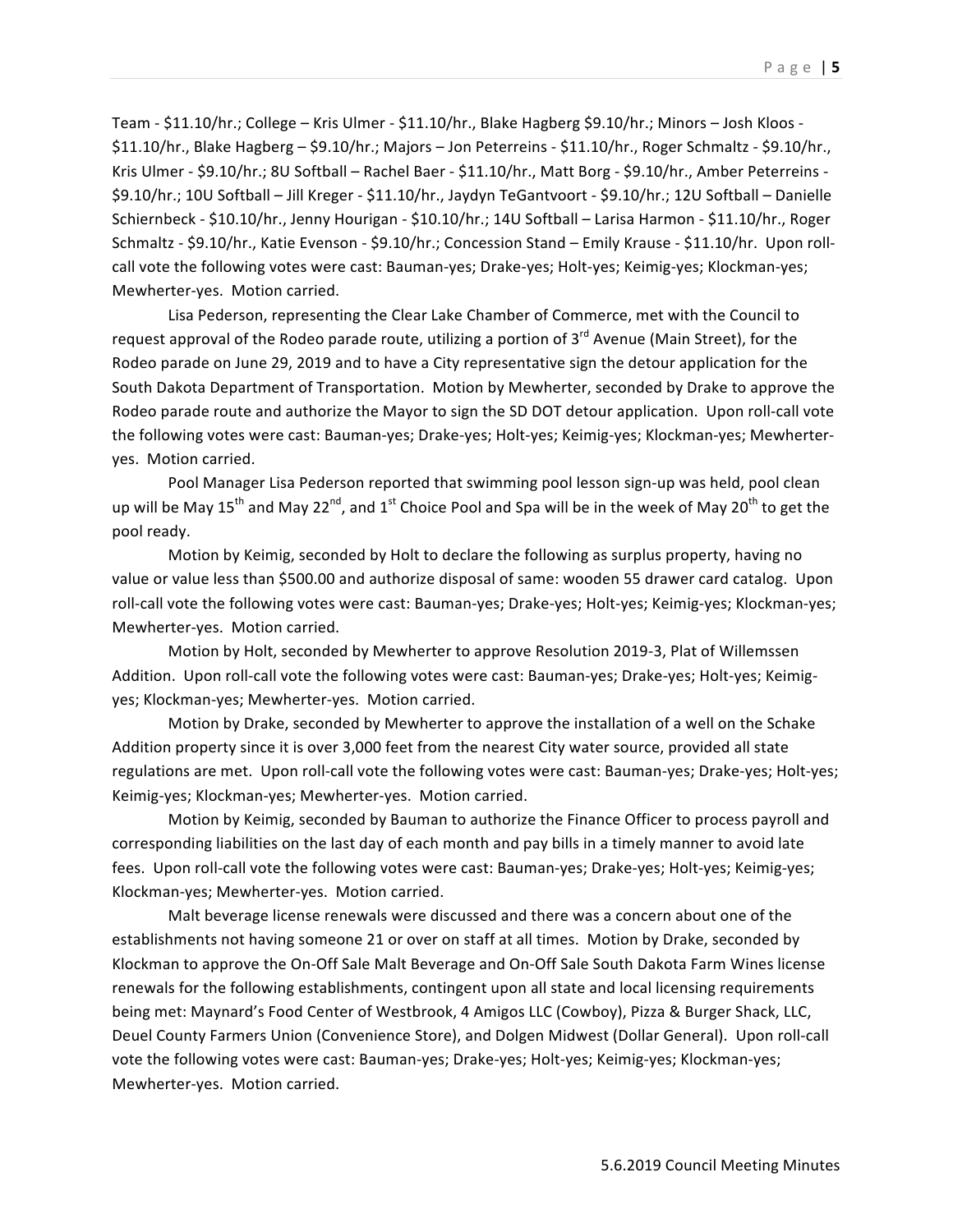Motion by Mewherter, seconded by Holt to allow the Legion Auxiliary President to have a set of keys to access the Community Center. Upon roll-call vote the following votes were cast: Bauman-yes; Drake-yes; Holt-yes; Keimig-no; Klockman-yes; Mewherter-yes. Motion carried.

Motion by Keimig, seconded by Mewherter to allow the Finance Officer to approve up to \$200 per event from the Promote City funds. Upon roll-call vote the following votes were cast: Bauman-yes; Drake-yes; Holt-yes; Keimig-yes; Klockman-yes; Mewherter-yes. Motion carried.

Motion by Holt, seconded by Keimig to set a department supervisor expenditure limit of no more than \$1,000.00 without Council approval. Exceptions would be costs of daily operation, maintenance and repair. Upon roll-call vote the following votes were cast: Bauman-yes; Drake-yes; Holt-yes; Keimig-yes; Klockman-yes; Mewherter-yes. Motion carried.

Motion by Drake, seconded by Holt to designate DNB National Bank as the official depository for the City of Clear Lake for a period of 12 months. Upon roll-call vote the following votes were cast: Bauman-yes; Drake-yes; Holt-yes; Keimig-yes; Klockman-yes; Mewherter-yes. Motion carried.

Motion by Mewherter, seconded by Klockman to designate the Clear Lake Courier as the official newspaper for the City of Clear Lake for a period of 12 months. Upon roll-call vote the following votes were cast: Bauman-yes; Drake-yes; Holt-yes; Keimig-yes; Klockman-yes; Mewherter-yes. Motion carried. 

City Superintendent Don Ebbers reported that the water tower painting project will start by the end of May, the need to replace the water line on  $7<sup>th</sup>$  Ave S between  $2<sup>nd</sup>$  Street W and  $3<sup>rd</sup>$  Street W, the water line at Ulven park has been completed, the bridge is almost done for City Park, the playground equipment at Ulven Park will be installed on Friday, May  $10^{th}$  and Saturday, May  $11^{th}$ , will start on the streets once the frost is out, and submitted costs to FEMA for the 30" snow storm. Don also asked if lunch can be provided for the volunteers helping with the playground equipment at Ulven Park, the Council approved.

Attorney Todd Boyd has gathered information for the complaint on the property at 312 3<sup>rd</sup> Ave S.

The Mayor and Council Members reported on the status of the building at 309  $3^{\text{rd}}$  Ave S, the need to fix the road by 704  $6<sup>th</sup>$  Ave S due to the sewer line replacement and asked about putting a plan in place to start fixing the streets.

City Finance Officer Ellen Schmahl asked if we can host a retirement party for Pam Taylor and the Council approved, informed the Council about the Welcome Social that the Chamber is sponsoring on May 21<sup>st</sup> and the possible tax revenue that the City will lose in 2020 due to internet services no longer being able to be taxed effective July 1, 2020.

Motion by Keimig, seconded by Holt to enter into Executive Session at 8:34 p.m. for personnel matters.

Mayor Eide declared the Council out of Executive session at 8:38 p.m.

Motion by Mewherter, seconded by Keimig to accept the recommendation of the Personnel Committee to hire the recommended candidate at the recommended pay for the Librarian position. Upon roll-call vote the following votes were cast: Bauman-yes; Drake-yes; Holt-yes; Keimig-yes; Klockman-yes; Mewherter-yes. Motion carried.